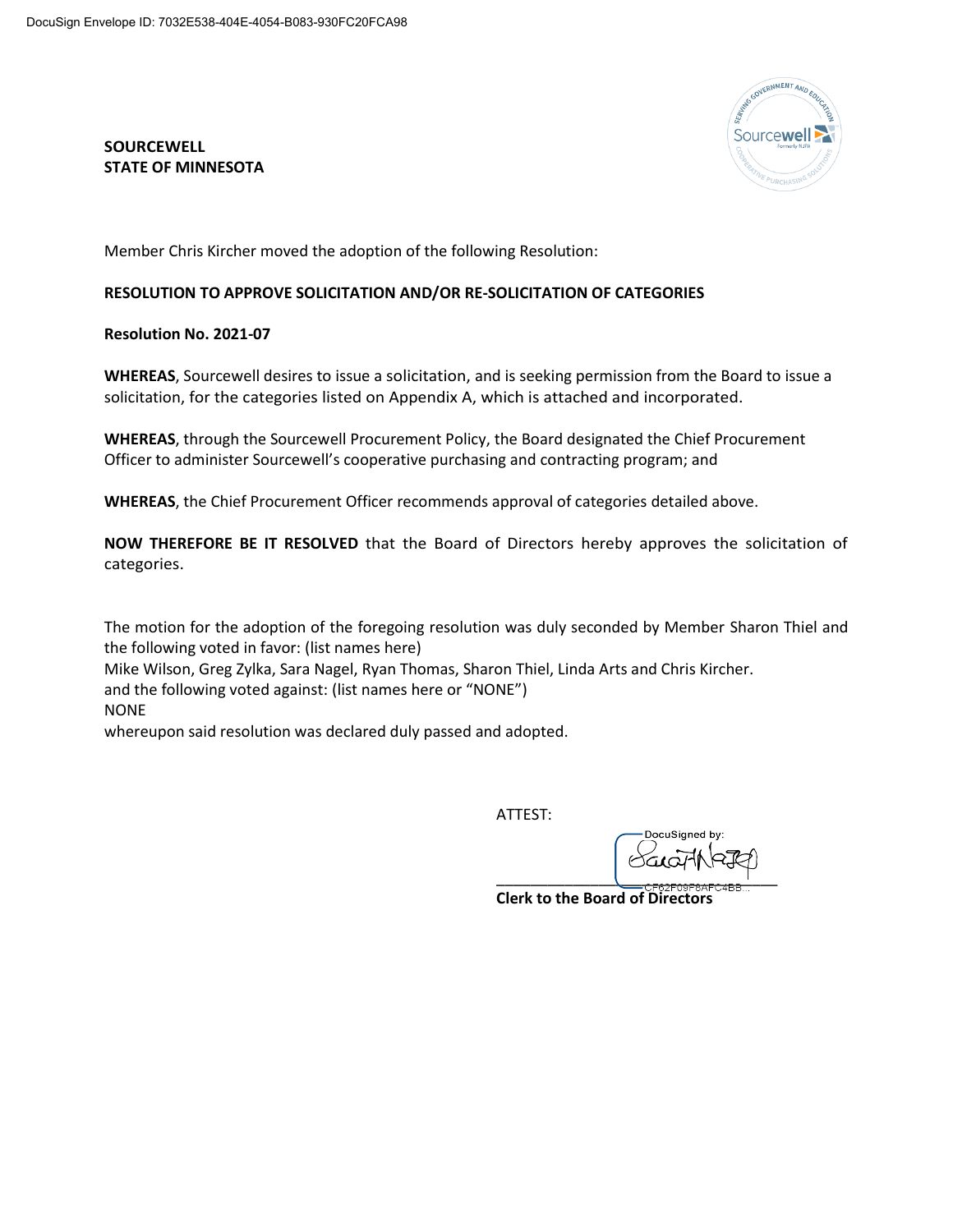**CONSENT**

**AGENDA CONSENT AGENDA ITEMS** 

| <b>APPENDIX A</b>                                                                                                                                |                        |                                                                                |  |  |  |
|--------------------------------------------------------------------------------------------------------------------------------------------------|------------------------|--------------------------------------------------------------------------------|--|--|--|
| SOURCEWELL PROCUREMENT DEPARTMENT<br><b>BOARD ITEMS - March 2021</b>                                                                             |                        |                                                                                |  |  |  |
| Requesting Board permission to Solicit the following categories:                                                                                 |                        |                                                                                |  |  |  |
| Parking Management, Systems and Infrastructure, with Related Equipment and Services                                                              |                        |                                                                                |  |  |  |
| Road Right-of-Way Maintenance Equipment with Related Accessories, Attachments, Materials, and Supplies                                           |                        |                                                                                |  |  |  |
|                                                                                                                                                  |                        |                                                                                |  |  |  |
|                                                                                                                                                  |                        |                                                                                |  |  |  |
|                                                                                                                                                  |                        |                                                                                |  |  |  |
|                                                                                                                                                  |                        |                                                                                |  |  |  |
| Requesting Board permission to Re-Solicit the following categories:<br>Pest Management Services with Related Products (Published March 10, 2021) |                        |                                                                                |  |  |  |
| Roadway Maintenance Equipment with Related Accessories, Attachments, Materials, and Supplies                                                     |                        |                                                                                |  |  |  |
|                                                                                                                                                  |                        |                                                                                |  |  |  |
|                                                                                                                                                  |                        |                                                                                |  |  |  |
| <b>NEW CONTRACTS</b>                                                                                                                             |                        |                                                                                |  |  |  |
| <b>Supplier Name</b>                                                                                                                             | <b>Contract Number</b> | <b>Solicitation Title</b>                                                      |  |  |  |
|                                                                                                                                                  |                        | "Playground and Water Play Equipment with Related Accessories and              |  |  |  |
| <b>BCI Burke Company, LLC</b>                                                                                                                    | 010521-BUR             | Services"<br>"Playground and Water Play Equipment with Related Accessories and |  |  |  |
| Landscape Structures, Inc.                                                                                                                       | 010521-LSI             | Services"                                                                      |  |  |  |
|                                                                                                                                                  |                        | "Playground and Water Play Equipment with Related Accessories and              |  |  |  |
| PlayPower, Inc.                                                                                                                                  | 010521-LTS             | Services"                                                                      |  |  |  |
|                                                                                                                                                  |                        | "Playground and Water Play Equipment with Related Accessories and              |  |  |  |
| Rain Drop Products, LLC                                                                                                                          | 010521-RDP             | Services"                                                                      |  |  |  |
|                                                                                                                                                  |                        | "Playground and Water Play Equipment with Related Accessories and              |  |  |  |
| SofSurfaces, Inc.                                                                                                                                | 010521-SFS             | Services"<br>"Playground and Water Play Equipment with Related Accessories and |  |  |  |
| Waterplay Solutions Corp.                                                                                                                        | 010521-WTR             | Services"                                                                      |  |  |  |
| Atlantic Diving Supply, Inc. (ADS)                                                                                                               | 011221-ADS             | "Body Armor with Related Accesssories, Equipment and Services"                 |  |  |  |
| Galls, LLC                                                                                                                                       | 011221-GAL             | "Body Armor with Related Accesssories, Equipment and Services"                 |  |  |  |
| HighCom Armor Solutions, Inc.                                                                                                                    | 011221-HCM             | "Body Armor with Related Accesssories, Equipment and Services"                 |  |  |  |
| NP Aerospace (Canada), Limited                                                                                                                   | 011221-NPA             | "Body Armor with Related Accesssories, Equipment and Services"                 |  |  |  |
| U.S. Armor Corporation                                                                                                                           | 011221-URM             | "Body Armor with Related Accesssories, Equipment and Services"                 |  |  |  |
|                                                                                                                                                  |                        | "Open Air Structures and Accessory or Utility Buildings with Related           |  |  |  |
| PorterCorp<br><b>CONTRACT EXTENSIONS</b>                                                                                                         | 012621-PPC             | Equipment"                                                                     |  |  |  |
| <b>Supplier Name</b>                                                                                                                             | <b>Contract Number</b> | <b>Solicitation Title</b>                                                      |  |  |  |
|                                                                                                                                                  |                        | "Electrical Energy Power Generation with Related Parts, Supplies and           |  |  |  |
| Caterpillar, Inc.                                                                                                                                | 120617-CAT             | Services"                                                                      |  |  |  |
|                                                                                                                                                  |                        | "Electrical Energy Power Generation with Related Parts, Supplies and           |  |  |  |
| Cummins, Inc.                                                                                                                                    | 120617-CMM             | Services"                                                                      |  |  |  |
|                                                                                                                                                  |                        |                                                                                |  |  |  |
| <b>NEW ezIQC CONTRACTS</b><br><b>Company Name</b>                                                                                                | <b>Contract Number</b> | <b>State - Region - Type of Work</b>                                           |  |  |  |
|                                                                                                                                                  |                        |                                                                                |  |  |  |
|                                                                                                                                                  |                        |                                                                                |  |  |  |
|                                                                                                                                                  |                        |                                                                                |  |  |  |
| ezIQC RENEWALS                                                                                                                                   |                        |                                                                                |  |  |  |
| <b>Company Name</b>                                                                                                                              | <b>Contract Number</b> |                                                                                |  |  |  |
|                                                                                                                                                  |                        |                                                                                |  |  |  |
|                                                                                                                                                  |                        |                                                                                |  |  |  |
|                                                                                                                                                  |                        |                                                                                |  |  |  |
| ezIQC CONTRACT EXTENSIONS                                                                                                                        |                        |                                                                                |  |  |  |
| <b>Company Name</b>                                                                                                                              | <b>Contract Number</b> |                                                                                |  |  |  |
|                                                                                                                                                  |                        |                                                                                |  |  |  |
|                                                                                                                                                  |                        |                                                                                |  |  |  |
|                                                                                                                                                  |                        |                                                                                |  |  |  |
|                                                                                                                                                  |                        |                                                                                |  |  |  |
|                                                                                                                                                  |                        |                                                                                |  |  |  |
|                                                                                                                                                  |                        |                                                                                |  |  |  |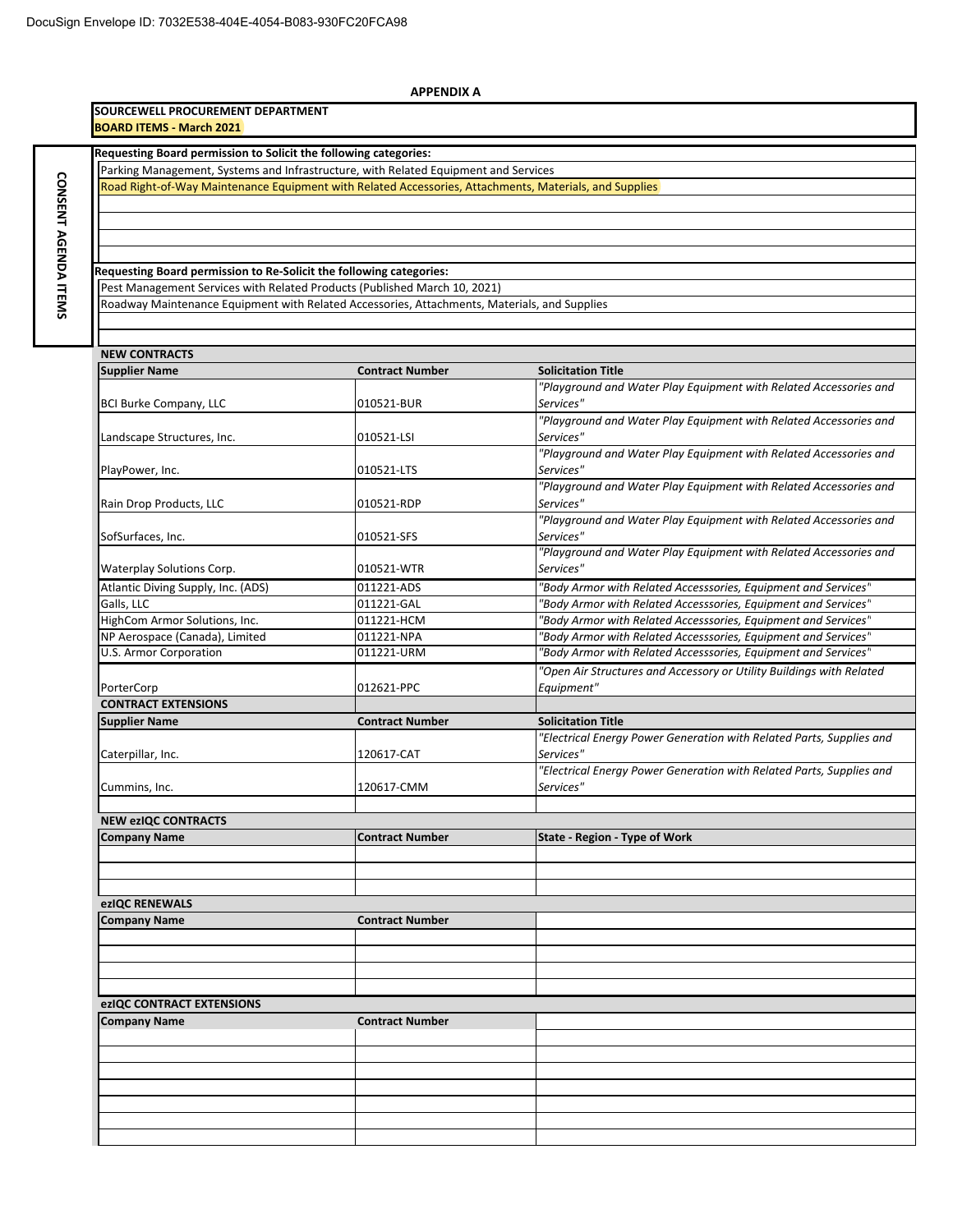## **SOURCEWELL STATE OF MINNESOTA**



moved the adoption of the following Resolution: Member Thiel

## **RESOLUTION TO RATIFY COOPERATIVE CONTRACTING AWARDS**

**Resolution No. 2021-19** 

**WHEREAS**, the Sourcewell Board of Directors previously authorized the solicitations for the cooperative categories listed on Appendix A, which is attached and incorporated; and

**WHEREAS**, Sourcewell issued the cooperative contracting solicitations for the authorized categories; and

 **WHEREAS**, through the Sourcewell Procurement Policy, the Board designated the Chief Procurement Officer to administer Sourcewell's cooperative purchasing and contracting program and to award all competitively solicited contracts, without limitation; and

**WHEREAS**, the Chief Procurement Officer made the awards listed based on the results of the competitive solicitation process; and

**WHEREAS**, the Board acknowledges that the awards made by the Chief Procurement Officer are valid and binding; however, based upon some members' legal requirements the Chief Procurement Official is required to seek subsequent Board ratification of all cooperative purchasing awards.

**NOW THEREFORE BE IT RESOLVED** by the Board of Directors ratifies the cooperative contracting awards made by the Chief Procurement Officer listed on Appendix A.

| The motion for the adoption of the foregoing resolution was duly seconded by Member                                | zvlka |
|--------------------------------------------------------------------------------------------------------------------|-------|
| and the following voted in favor: (list names here)<br>wilson, Zylka, Veronen, Nagel, Thomas, Thiel, Arts, Kircher |       |

and the following voted against: (list names here or "NONE") None

whereupon said resolution was declared duly passed and adopted.

ATTEST:

DocuSianed by:

 $\begin{array}{ccc} 0 & 0 & 0 \\ \hline \end{array}$  CF62F09F8AFC4BB **Clerk to the Board of Directors**